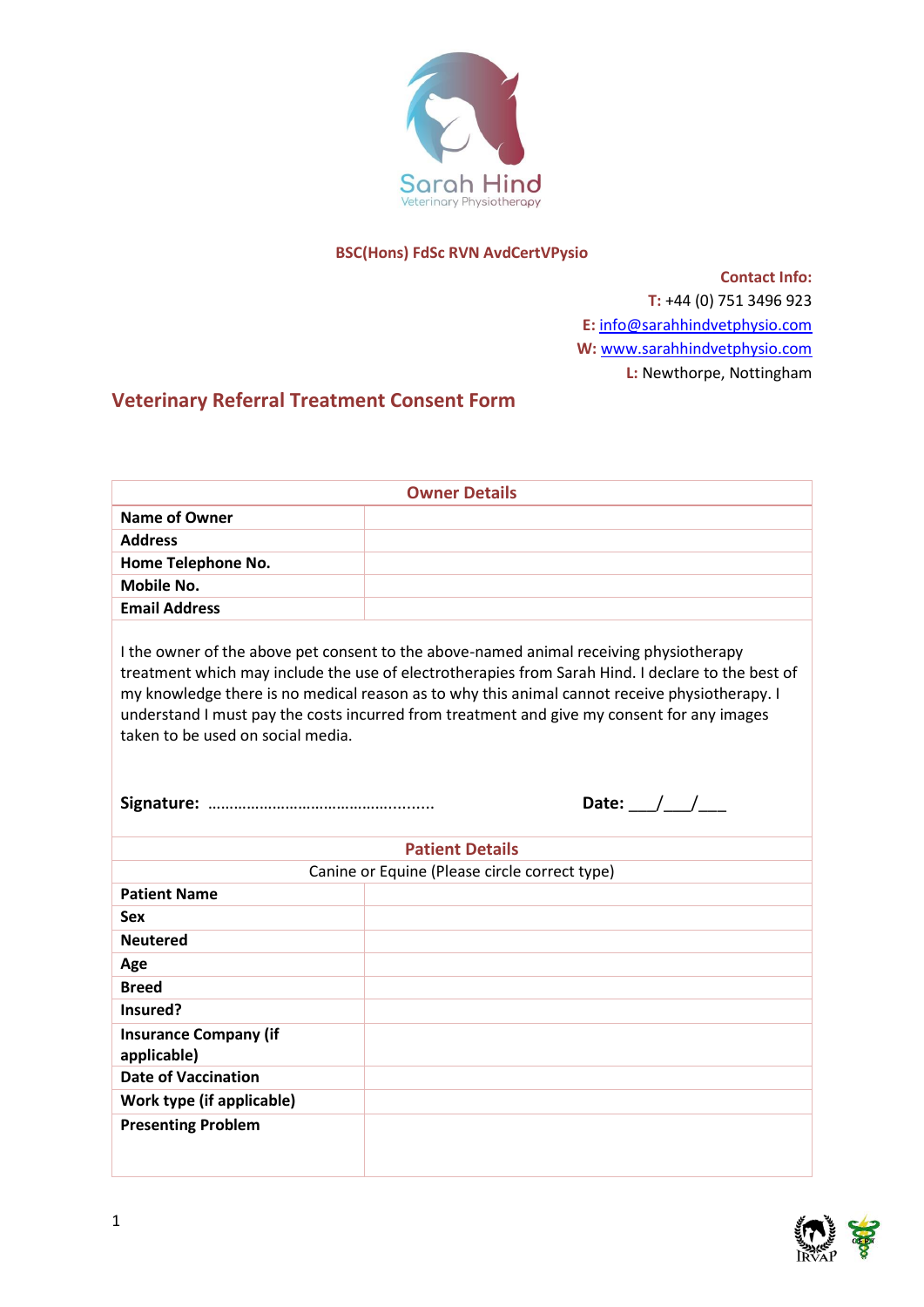

### **BSC(Hons) FdSc RVN AvdCertVPysio**

**Contact Info: T:** +44 (0) 751 3496 923 **E:** [info@sarahhindvetphysio.com](mailto:info@sarahhindvetphysio.com) **W:** [www.sarahhindvetphysio.com](http://www.sarahhindvetphysio.com/) **L:** Newthorpe, Nottingham

### **Veterinary Referral Treatment Consent Form**

| <b>Details of current medication</b>               |  |  |  |
|----------------------------------------------------|--|--|--|
| Any previous conditions                            |  |  |  |
| <b>Patient Details</b>                             |  |  |  |
| <b>Veterinary Surgeon</b>                          |  |  |  |
| <b>Practice address</b>                            |  |  |  |
| <b>Contact telephone</b>                           |  |  |  |
| <b>Contact email</b>                               |  |  |  |
| <b>Diagnosis</b>                                   |  |  |  |
| <b>Relevant medical history and</b><br>medications |  |  |  |
| Treatment since injury/surgery                     |  |  |  |